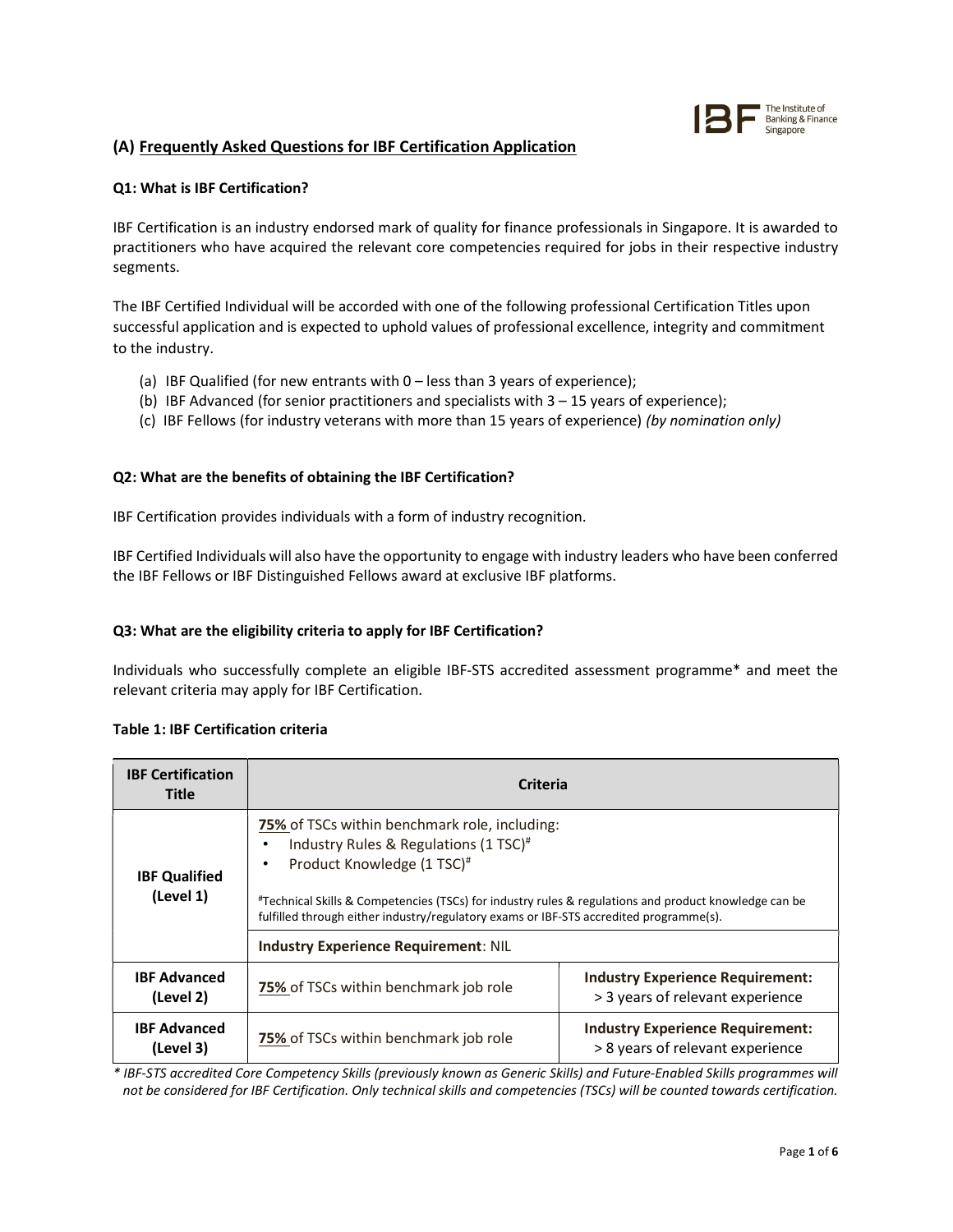

# Q4: How can I find the list of technical skills and competencies (TSCs) required for IBF Certification for my current job role?

The list of technical skills and competencies (TSCs) can be found in *Skills Framework for Financial Services*. You will need to select from one of the following sub-sectors to access the skills required of your job role.

- Asset Management
- Corporate Banking
- Insurance
- Investment Banking
- Private Banking & Wealth Management
- **•** Retail Banking

## Q5: How do I calculate the number of technical skills and competencies (TSCs) required for IBF Certification application?

You will need to acquire 75% of the technical skills and competencies TSCs within your identified job role to be eligible for IBF Certification.

#### Illustration

An Assistant Relationship Manager - Retail Banking will have to fulfil 15 out of 20 TSCs (75%) to be eligible for IBF Certification.

| <b>Technical Skills</b><br>& Competencies | Proficiency<br>level | <b>Technical Skills</b><br>& Competencies             | Proficiency<br>Level |
|-------------------------------------------|----------------------|-------------------------------------------------------|----------------------|
| Fraud Risk Management                     | $\overline{4}$       | <b>Account Management</b>                             | 3                    |
| Market Research and Analysis              | $\overline{3}$       | <b>Business Negotiation</b>                           | 4                    |
| <b>Market Specialisation</b>              | 3                    | <b>Business Opportunities Development</b>             | 3                    |
| Networking                                | $\overline{3}$       | <b>Business Risk Assessment</b>                       | 3                    |
| Personal Finance Advisory                 | $\overline{3}$       | Client Investment Suitability                         | 3                    |
| Product Advisory                          | 3                    | <b>Customer Acceptance</b><br>Checking and Onboarding | $\overline{2}$       |
| Regulatory Compliance                     | 3                    | <b>Customer Acquisition Management</b>                | 3                    |
| Research and Information Synthesis        | $\overline{2}$       | <b>Customer Experience Management</b>                 | 3                    |
| Service Challenges                        | 3                    | <b>Customer Relationship Management</b>               | $\overline{2}$       |
| Stakeholder Management                    | 3                    | <b>Ethical Culture</b>                                | 3                    |

#### Q6: Can I complete more than 1 programme to attain IBF Certification?

Yes, you can complete more than 1 programme to fulfil the required number of technical skills and competencies (TSCs) to meet the IBF Certification criteria.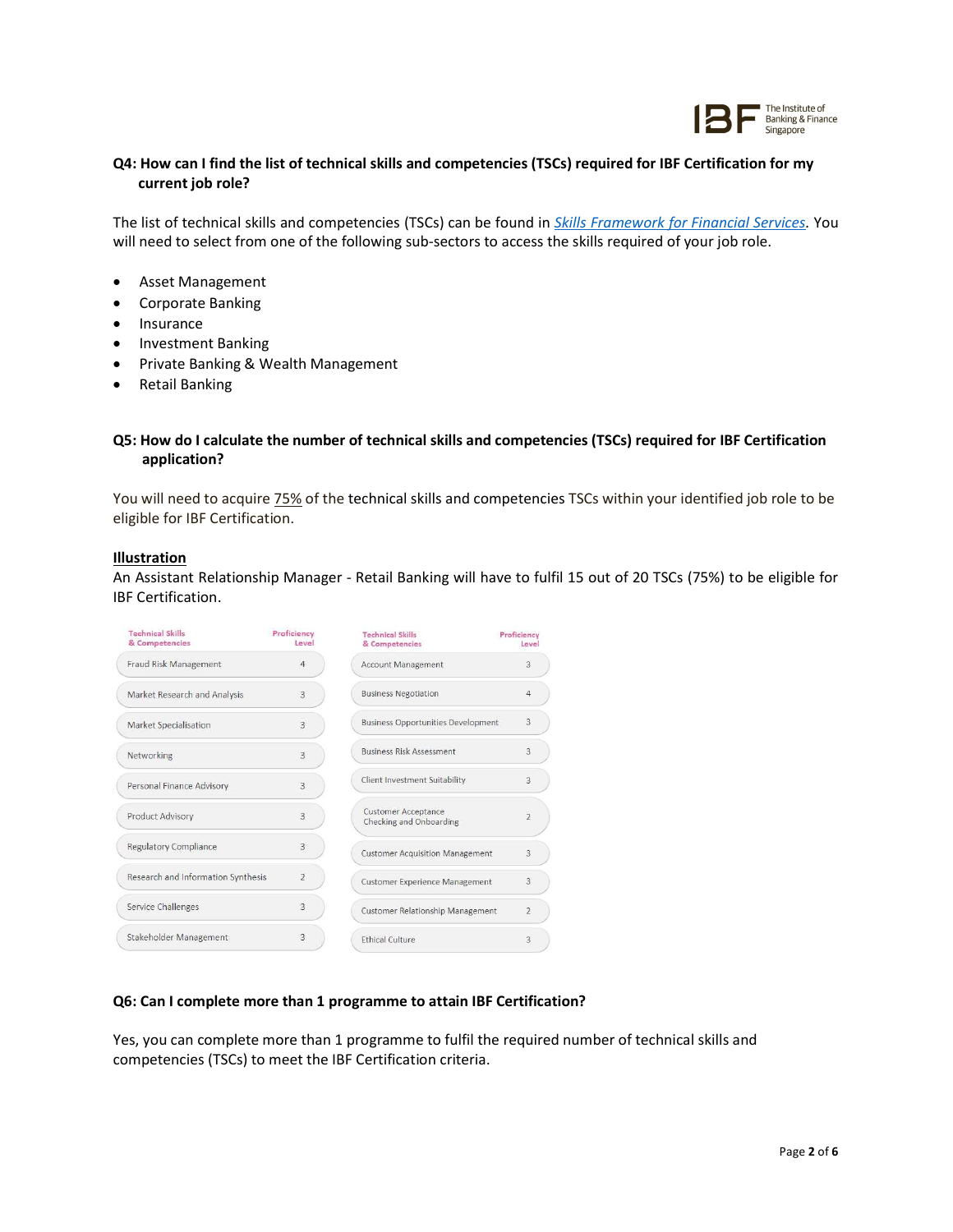

## Q7: I have completed eligible IBF-STS accredited programme(s), how do I apply for IBF Certification?

You will need access to the IBF Portal Account to apply for IBF Certification. Please refer to Q16 on steps to create the account.

#### For Individual Applications

- Level 1 programmes: IBF accredited training providers (TPs) will submit on behalf of individuals through the IBF Portal.
- Level 2/3 programmes: Individuals will submit the application through the IBF Portal.

For Group Applications (by Financial Institutions / IBF Accredited Training Providers) Group MR (for FIs) or TPs will submit the application on behalf of individuals through the IBF Portal.

## Q8: What documents do I need to apply for IBF Certification?

## For Individual Applications

You will need the following documents for application:

- Certificate(s) of Completion
- Experience Requirement Form (for IBF Advanced Level 2 and 3) (form can be downloaded in application page)
- Resume / CV (for IBF Advanced Level 2 and 3)

For Group Applications (by Financial Institutions / IBF Accredited Training Providers)

You will need the following documents for application:

- Certificate(s) of Completion
- Experience Requirement Form (for IBF Advanced Level 2 and 3) (form can be downloaded in application page)
- Group Applicants' Details (for group applications) (form can be downloaded in application page)
- Resume / CV (for IBF Advanced Level 2 and 3)

#### Q9: Can I apply for more than one IBF Certification title?

Yes, you can apply for IBF Certification title across different job roles.

## Q10: What is the processing time of my IBF Certification application?

The processing time may take up to 4 weeks.

## Q11: Are there any fees payable for my IBF Certification application?

Application fees is currently waived. IBF reserves the right to charge an application fee and annual certification fee.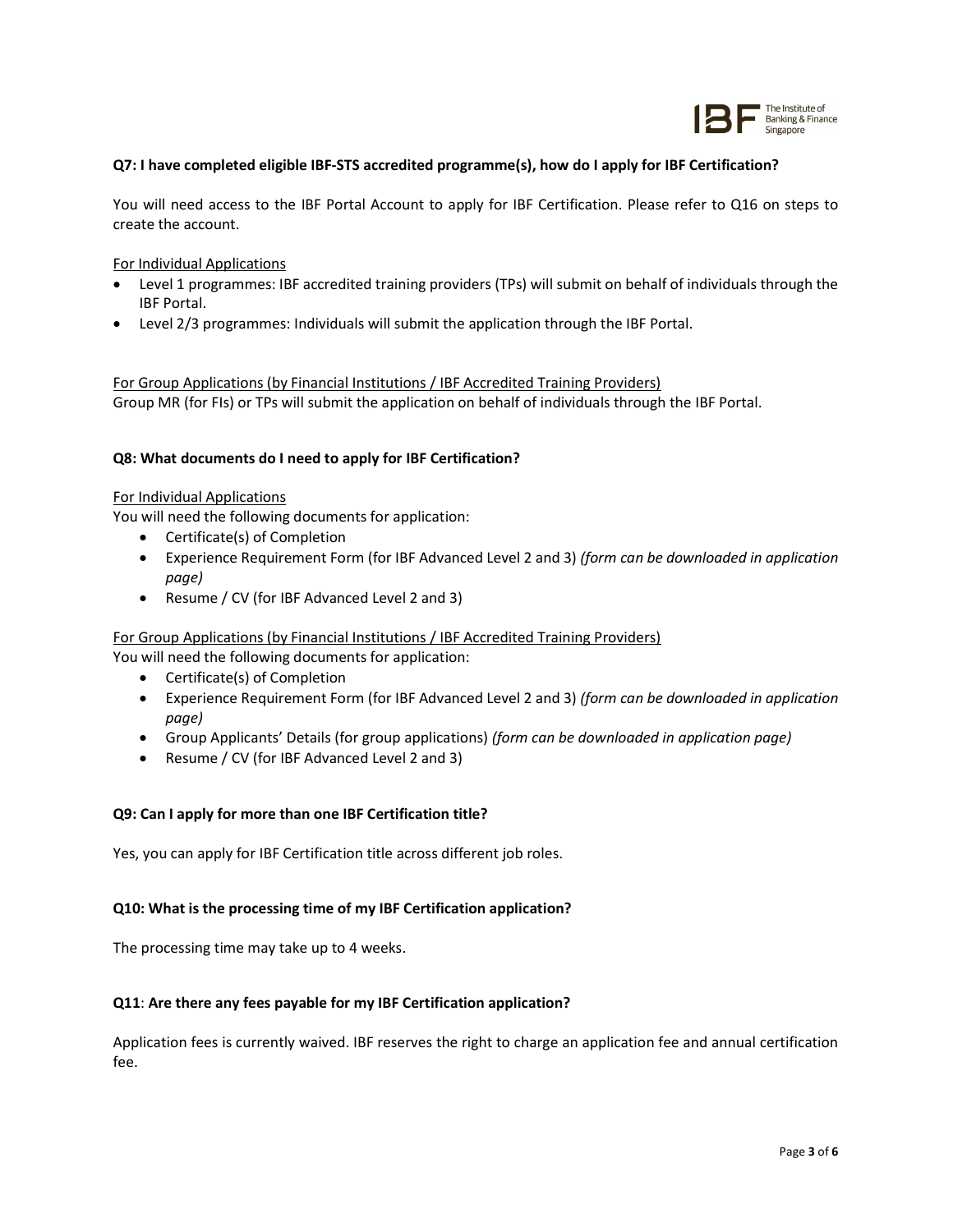

### Q12: How do I view the electronic copy of my IBF Certificate?

You can view your e-certificate by logging in to MySkills Portfolio. It is available for viewing and download in the "My Certification" tab.

### Q13: How do I request for a hard copy of my IBF Certificate?

You can submit your request by logging in to MySkills Portfolio.

Please note that there is an administrative fee of S\$47 (before GST) for each certificate and the processing time is 5 to 7 working days. The certificate will be mailed out to you.

## Q14: Where can I check the status of my IBF Certification application?

To view the status or records, please login to your MySkills Portfolio. Information will be shown in the "My Certification" tab.

For group applications submitted by Financial Institutions or Training Providers, you will have to create your individual IBF Portal account to view the status and to retrieve your e-certificate.

## Q15: How do I update my personal information and training records to apply for IBF Certification?

You may login to MySkills Portfolio to update your personal information and training records.

#### Q16: How do I apply for an IBF Portal Account to submit my IBF Certification application?

#### For Individuals

Please click here to create an IBF Portal Account. You may proceed to login with your Username and Password to apply for IBF Certification after you have created the account.

## For Financial Institutions / IBF Accredited Training Providers

Please click here to apply for an IBF Portal Account. You may proceed to login to apply for IBF Certification after IBF approves the account opening application.

You will need the following documents / information for application:

- Name and emails of two management representatives who will manage the account
- For MAS Licenced Financial Institutions (FI) and exempt entities, be listed on MAS FI directory
- For FinTech firms, obtained Singapore FinTech Association (SFA) Certification
- Company UEN number
- Bank's endorsed Direct Credit Authorisation form
- ACRA Bizfile (for all non-MAS Licenced FI/entities)
- The process will take from 1 week to 4 weeks depending on completeness of documents submitted.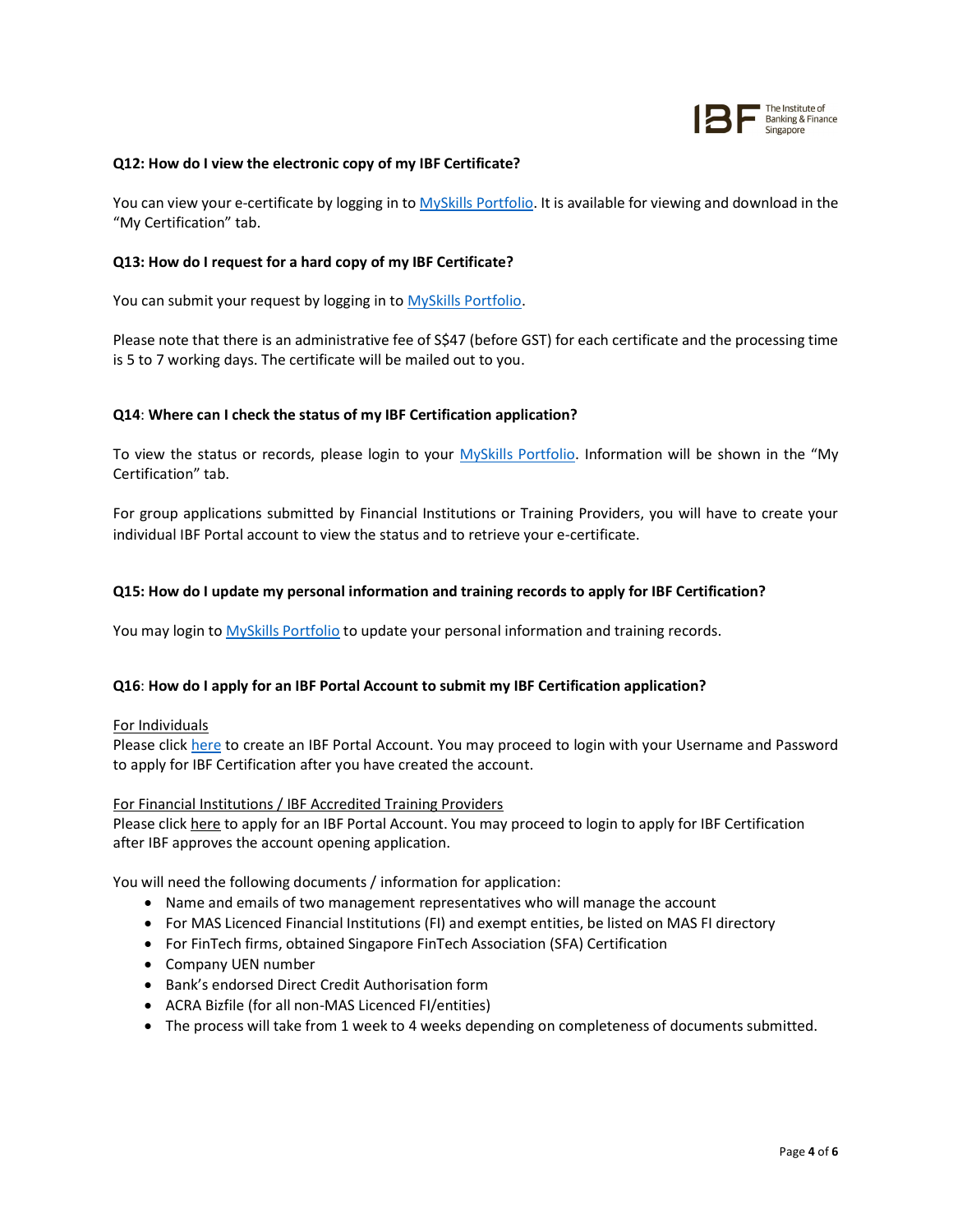

## Q17: Can I use my IBF Certification Title in my business card, email signature and social media?

Yes, you can use the professional certification title that you have been conferred on all communication materials (e.g. business card, email signatures, LinkedIn Profile).

Please refer to the IBF Certification Terms and Conditions for the artwork and colours of the certification / mark.

# (B) Frequently Asked Questions for CPD Obligations

# Q1: Will I be required to fulfil any Continuing Professional Development (CPD) hours to maintain my IBF Certification status?

IBF Certified Individuals are required to fulfil a minimum of 15 CPD hours annually which will commence from the year following the year of certification. Details on eligible CPD activities can be found here: IBF Certification Terms and Conditions.

## Illustration

An individual obtained his IBF Certification in July 2021. He will be required to fulfil a minimum of 15 CPD hours from 1 January 2022 onwards.

#### Q2: What are the CDP activities recognised by IBF for IBF Certified Individuals?

The annual CPD activities prescribed should cover content that are directly relevant to the financial industry, which may include:

- (a) Ethics / Market Conduct requirements;
- (b) Product knowledge;
- (c) Skills / competencies; and/or
- (d) Rules and Regulations / Compliance-related matters.

A wide variety of CPD activities will be recognized under the following broad categories and as described in the table below:

- (a) Training & Education;
- (b) Instruction;
- (c) Leadership; and
- (d) Research & Publication

|            | Categories                                                                                                |                                                            |                                                                                                                                                                                           |                                                                                                               |  |  |  |  |
|------------|-----------------------------------------------------------------------------------------------------------|------------------------------------------------------------|-------------------------------------------------------------------------------------------------------------------------------------------------------------------------------------------|---------------------------------------------------------------------------------------------------------------|--|--|--|--|
|            | <b>Training &amp; Education</b>                                                                           | <b>Instruction</b>                                         | Leadership                                                                                                                                                                                | <b>Research &amp;</b><br><b>Publication</b>                                                                   |  |  |  |  |
|            | Annual CPD Requirement of 15 hours, capped at 10 hours per activity<br>To be reported in blocks of 0.5hrs |                                                            |                                                                                                                                                                                           |                                                                                                               |  |  |  |  |
| Activities | <b>Industry-related Event</b><br>(eg. conventions, conferences & seminars)                                | Lecturing /<br><b>Teaching</b>                             | <b>Financial</b><br><b>Sector</b><br>Committee /<br><b>Working Group</b><br><b>Structured</b><br><b>Mentoring</b><br>(up to 5 hrs will be<br>granted for each<br>mentoring<br>assignment) | <b>Research &amp;</b><br><b>Publication</b><br>(up to 5 hrs will be<br>granted for each<br>published article) |  |  |  |  |
|            | <b>E-Learning</b><br>(at least 30 mins and with assessment)                                               | <b>Assignments</b>                                         |                                                                                                                                                                                           |                                                                                                               |  |  |  |  |
|            | <b>External Courses</b>                                                                                   | Presentation,<br><b>Panel Discussion</b><br>or Speaking at |                                                                                                                                                                                           | Case-study<br><b>Contribution</b><br>(up to 5 hrs will be<br>granted for each<br>case study)                  |  |  |  |  |
|            | <b>Internal Courses</b>                                                                                   | <b>Events</b>                                              |                                                                                                                                                                                           |                                                                                                               |  |  |  |  |
|            | <b>Professional Examinations</b><br>(overe duration in the year of possing)                               |                                                            |                                                                                                                                                                                           |                                                                                                               |  |  |  |  |